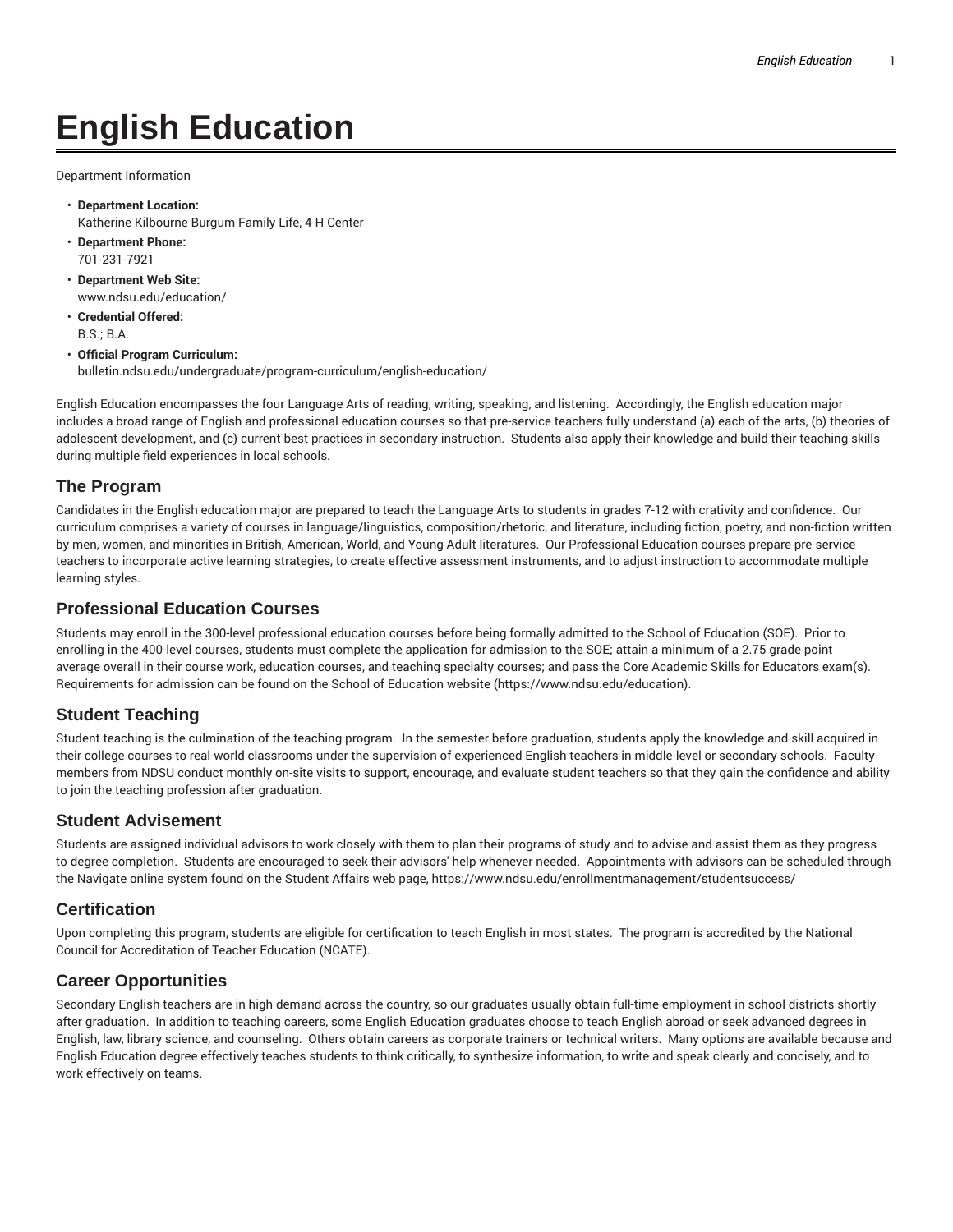# **Plan of Study**

Please note this is a sample plan of study and not an official curriculum. Actual student schedules for each semester will vary depending on start year, education goals, applicable transfer credit, and course availability. Students are encouraged to work with their academic advisor on a regular basis to review degree progress and customize an individual plan of study.

| <b>First Year</b>                                            |                       |                                                  |                |
|--------------------------------------------------------------|-----------------------|--------------------------------------------------|----------------|
| Fall                                                         | <b>Credits Spring</b> |                                                  | <b>Credits</b> |
| <b>COMM 110</b>                                              |                       | 3 ENGL 120 (if not taken in Fall)                | 3              |
| ENGL 110 or 120                                              |                       | 3-4 ENGL 240                                     | 3              |
| Science or Technology                                        |                       | 3 ENGL 272                                       | 3              |
| Wellness                                                     |                       | 2 Science & Technology                           | 3              |
| Language 101 (ex. FREN, SPAN)                                |                       | 4 Quantitative Reasoning                         | 3              |
|                                                              |                       | Language 102 (ex. FREN, SPAN)                    | $\overline{4}$ |
|                                                              | $15-16$               |                                                  | 19             |
| <b>Second Year</b>                                           |                       |                                                  |                |
| Fall                                                         | <b>Credits Spring</b> |                                                  | <b>Credits</b> |
| <b>EDUC 321</b>                                              |                       | 3 EDUC 322                                       | 3              |
| <b>ENGL 209</b>                                              |                       | 3 ENGL 316 or 318                                | 3              |
| ENGL 315 or 317                                              |                       | 3 ENGL 360                                       | 3              |
| Science & Technology (Course/Lab<br>pair)                    |                       | 4 Social/Behavioral Science                      | 3              |
| Language 201 (ex. FREN, SPAN)                                |                       | 3 Language 202 (ex. FREN, SPAN)                  | 3              |
| Prepare application materials:                               |                       | Apply to the School of Education (by<br>Feb. 15) |                |
| Complete Core Academic Skills<br>Exam                        |                       |                                                  |                |
| Complete 20 hours of field<br>experience at 5-12 grade level |                       |                                                  |                |
| Request letter of recommendation                             |                       |                                                  |                |
|                                                              | 16                    |                                                  | 15             |
| <b>Third Year</b>                                            |                       |                                                  |                |
| Fall                                                         | <b>Credits Spring</b> |                                                  | <b>Credits</b> |
| <b>EDUC 451</b>                                              |                       | 3 EDUC 481                                       | 3              |
| Elective                                                     |                       | 3 EDUC 489                                       | 3              |
| <b>ENGL 222</b>                                              |                       | 3 Elective                                       | 3              |
| ENGL 300/400 Literature (Elective)                           |                       | 3 ENGL 358                                       | 3              |
| Social/Behavioral Science                                    |                       | 3 ENGL 380                                       | 3              |
|                                                              | 15                    |                                                  | 15             |
| <b>Fourth Year</b>                                           |                       |                                                  |                |
| Fall                                                         | <b>Credits Spring</b> |                                                  | <b>Credits</b> |
| <b>EDUC 482</b>                                              |                       | 3 EDUC 485                                       | 1.             |
| <b>EDUC 486</b>                                              |                       | 3 EDUC 487                                       | 9              |
| ENGL 300/400 Literature (Elective)                           |                       | 3 EDUC 488                                       | 3              |
| <b>ENGL 435</b>                                              | 3                     |                                                  |                |
| <b>ENGL 458</b>                                              | 3                     |                                                  |                |
| Apply for Student Teaching                                   |                       |                                                  |                |

Complete PLT (grades 7-12) Exam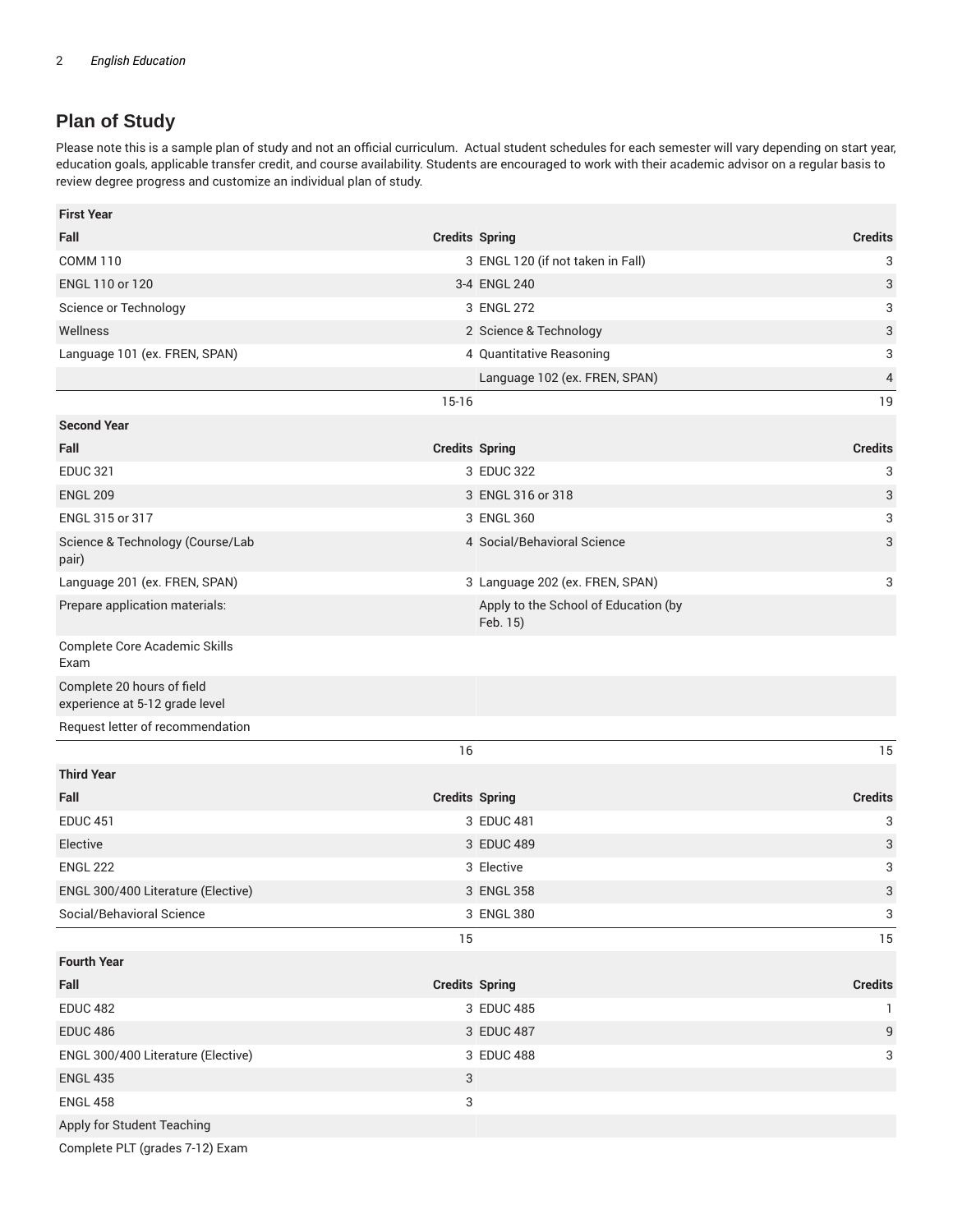| Complete Subject Area Assessment<br>Exam |     |
|------------------------------------------|-----|
|                                          | ה ד |

Total Credits: 123-124

- \* There is also an English Education, Communication Option available. Please contact your advisor for more information.
- \*\* There is also an English Education, Second Degree Option the completion of a minor (for example a language) or a second major is required. Please contact your advisor for more information.

Please note this is a sample plan of study and not an official curriculum. Actual student schedules for each semester will vary depending on start year, education goals, applicable transfer credit, and course availability. Students are encouraged to work with their academic advisor on a regular basis to review degree progress and customize an individual plan of study.

| <b>First Year</b>                                            |                       |                                                   |                |
|--------------------------------------------------------------|-----------------------|---------------------------------------------------|----------------|
| Fall                                                         | <b>Credits Spring</b> |                                                   | <b>Credits</b> |
| <b>COMM 110</b>                                              |                       | 3 COMM 200                                        | 3              |
| ENGL 110 or 120                                              |                       | 3-4 COMM 214                                      |                |
| Science/Technology (Course/Lab<br>pair) (Gen. Ed. elective)  |                       | 4 ENGL 120 (or elective)                          | 3              |
| Quantitative Reasoning (Gen. Ed.<br>elective)                |                       | 3 ENGL 240                                        | 3              |
| Wellness (Gen. Ed. elective)                                 |                       | 2 Science/Technology (Gen. Ed.<br>elective)       | 3              |
|                                                              | $15-16$               |                                                   | 12             |
| <b>Second Year</b>                                           |                       |                                                   |                |
| Fall                                                         | <b>Credits Spring</b> |                                                   | <b>Credits</b> |
| <b>EDUC 321</b>                                              |                       | 3 EDUC 322                                        | 3              |
| <b>ENGL 209</b>                                              |                       | 3 ENGL 316 or 318                                 | 3              |
| <b>ENGL 272</b>                                              |                       | 3 ENGL 360                                        | 3              |
| ENGL 315 or 317                                              |                       | 3 COMM Elective**                                 | 3              |
| COMM Elective <sup>**</sup>                                  |                       | 3 Global (Gen. Ed. elective)                      | 3              |
| Science (Gen. Ed. elective)                                  |                       | 3 Apply to the School of Education (by<br>Feb 15) |                |
| Prepare application materials:                               |                       |                                                   |                |
| <b>Complete Core Academic Skills</b><br>Exam                 |                       |                                                   |                |
| Complete 20 hours of field<br>experience at 5-12 grade level |                       |                                                   |                |
| Request letter of recommendation                             |                       |                                                   |                |
|                                                              | 18                    |                                                   | 15             |
| <b>Third Year</b>                                            |                       |                                                   |                |
| Fall                                                         | <b>Credits Spring</b> |                                                   | <b>Credits</b> |
| <b>EDUC 451</b>                                              |                       | 3 EDUC 481                                        | 3              |
| <b>ENGL 222<sup>*</sup></b>                                  |                       | 3 EDUC 489                                        | 3              |
| COMM Elective <sup>**</sup>                                  |                       | 3 EDUC 496                                        | $\overline{2}$ |
| COMM Elective**                                              |                       | 3 ENGL 358                                        | 3              |
| ENGL 300/400 Literature (elective)                           |                       | 3 ENGL 380                                        | 3              |
| Cultural (Gen. Ed. elective)                                 | 3                     |                                                   |                |